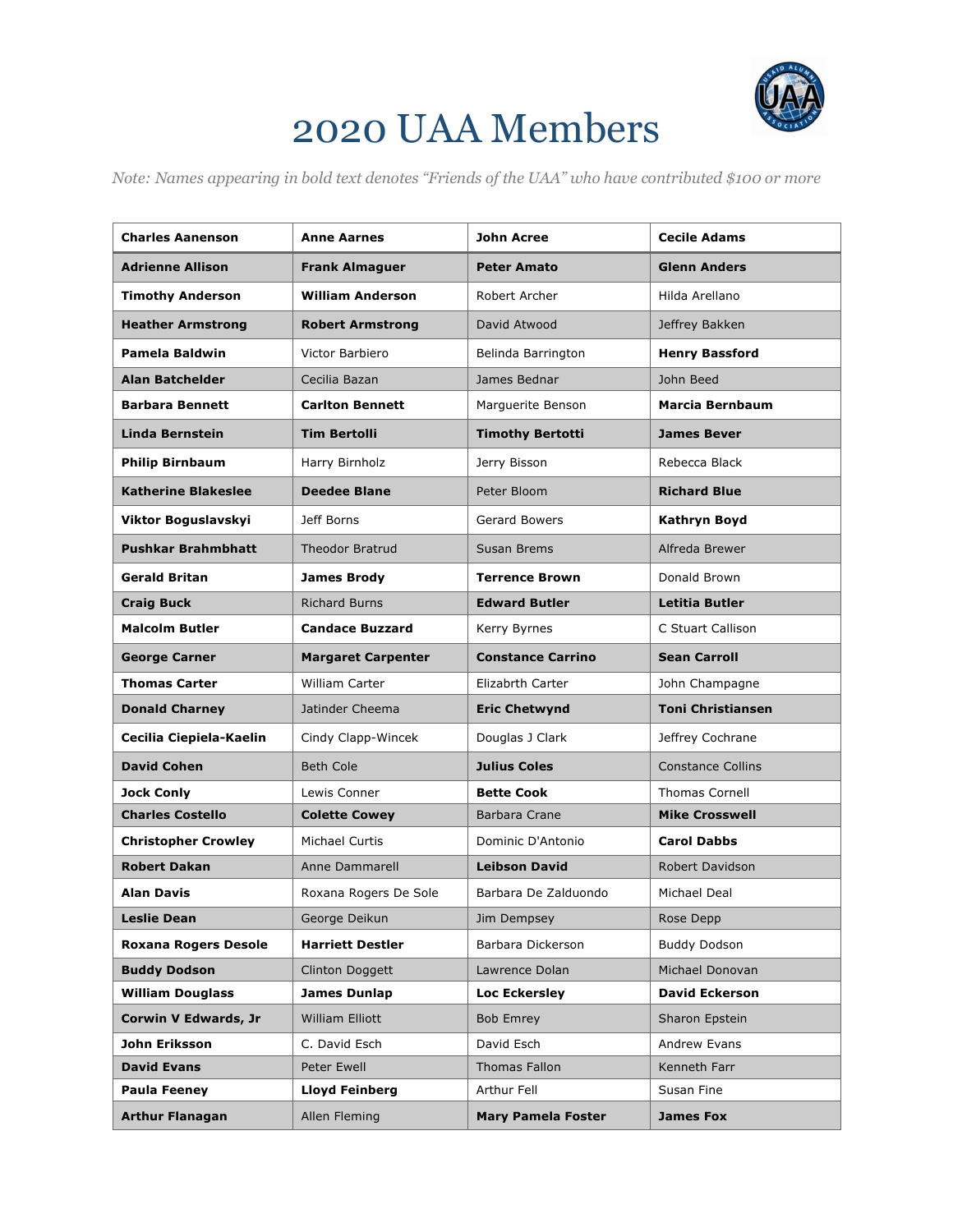| Richard Fraenkel                             | Lisa Franchett                      | <b>James Franckiewicz</b> | <b>Joseph Fredericks</b>    |
|----------------------------------------------|-------------------------------------|---------------------------|-----------------------------|
| <b>William Frej</b>                          | Susan Fritz                         | Mark Gallagher            | Larry Garber                |
| <b>David Garms</b>                           | <b>William Garvelink</b>            | Phillip Gary              | <b>Jose Garzon</b>          |
| <b>Earl Gast</b>                             | James Gaughran                      | <b>Thomas Geiger</b>      | <b>Cindy Gersony</b>        |
| Dale Gibb                                    | <b>Stephen Giddings</b>             | <b>Frederick Gilbert</b>  | <b>Duff Gillespie</b>       |
| <b>Judith Gilmore</b>                        | <b>Jean Gilson</b>                  | John Giusti               | <b>Bonnie Glick</b>         |
| <b>William Goldman</b>                       | James Govan                         | <b>Stephen Grant</b>      | Ned Greeley                 |
| <b>Jeffrey Grieco</b>                        | Carol Grigsby                       | Michael Hacker            | Timothy Hammann             |
| <b>William Hammink</b>                       | <b>Thomas Hand</b>                  | Kathleen Hansen Conroy    | Donnie Harrington           |
| <b>Polly Harrison</b>                        | John Hatch                          | Stephen Haykin            | <b>Margaret Healey</b>      |
| <b>Jack Heller</b>                           | <b>Michael Hirsh</b>                | <b>Elizabeth Hogan</b>    | <b>Christian Holmes</b>     |
| <b>Paul Holmes</b>                           | Jim Holtaway                        | Kempe Hope                | Mary K Huntington           |
| <b>George Ingram</b>                         | <b>Paul Isenman</b>                 | <b>Gilbert Jackson</b>    | John Johns                  |
| <b>Charles Johnson</b>                       | William Johnson                     | Joan Johnson              | Frances Johnson             |
| <b>William Jones</b>                         | <b>Robert Jordan</b>                | <b>Edward Kadunc</b>      | Susan Kakesako              |
| <b>Kelly Kammerer</b>                        | Linda Lou Kelley                    | Kevin Kelly               | Thomas Kennedy              |
| Deborah Kennedy-<br><b>Iraheta</b>           | Janet Kerley                        | Erna Kerst                | <b>Michael Kerst</b>        |
| <b>Mary Kilgour</b>                          | <b>Grace Kimm</b>                   | Raymond King              | <b>Stephen Klein</b>        |
| <b>Scott Kleinberg</b>                       | <b>Mary Knox</b>                    | Joel Kolker               | <b>Thomas Kraczkiewicz</b>  |
| <b>Robert Kramer</b>                         | <b>Peter Kranstover</b>             | Elisabeth Kvitashvili     | <b>Kenneth Lanza</b>        |
| Peter Lapera                                 | <b>Carl Leonard</b>                 | Robert Lester             | Ronald Levin                |
| <b>Neil Levine</b>                           | <b>Mary Lewellen</b>                | <b>Maureen Lewis</b>      | Justine Lewis               |
| <b>George Lewis</b>                          | Dawn Liberi                         | Jon Lindborg              | Gary Linden                 |
| <b>Loc Eckersley Loc</b><br><b>Eckersley</b> | Kristin Loken                       | David Losk                | <b>John Lovaas</b>          |
| <b>Sonny Low</b>                             | Shane Maccarthy                     | Barry Macdonald           | <b>Buff Mackenzie</b>       |
| <b>Elizabeth Maguire</b>                     | <b>Roberta Mahoney</b>              | <b>Susan Malick</b>       | <b>Raymond Malley</b>       |
| <b>Pamela Mandel</b>                         | Cecily Mango                        | Latanya Mapp Frett        | Jeffrey Marburg-<br>Goodman |
| <b>Raymond Martin</b>                        | <b>Patricia Matheson</b>            | <b>Robert Maushammer</b>  | <b>Michael Maxey</b>        |
| <b>David Mccloud</b>                         | Debra Mcfarland                     | <b>Mike Mcgahuey</b>      | Nancy Mckay                 |
| <b>Neal Meriwether</b>                       | <b>Albert Merkel</b>                | <b>David Merrill</b>      | <b>Charles Merritt</b>      |
| <b>Marilyn Merritt</b>                       | Constantine<br><b>Michalopoulos</b> | <b>James Michel</b>       | Virgil Miedema              |
| <b>John Miller</b>                           | <b>Frank Miller</b>                 | Khadijat Mojidi           | <b>Franklin Moore</b>       |
| <b>Timothy Moore</b>                         | Andrew Morehead                     | <b>Thomas Morris</b>      | <b>Ted Morse</b>            |
| <b>Patricia Moser</b>                        | Kevin Mullally                      | Paul Mulligan             | <b>Don Muncy</b>            |
| <b>Robert Muscat</b>                         | <b>Desaix Myers</b>                 | Ramesh Navaladi           | Robert Navin                |
| <b>Margaret Neuse</b>                        | <b>Alexander Newton</b>             | <b>Gary Newton</b>        | <b>Thomas Nicastro</b>      |
| <b>Wayne Nilsestuen</b>                      | <b>Robert Nooter</b>                | <b>James Norris</b>       | Charles North               |
| <b>Walter North</b>                          | Mary Offerdahl                      | Diana Ohlbaum             | Sarah Olds                  |
| <b>David Olinger</b>                         | <b>Monica Olson</b>                 | David Oot                 | Barbara Ormond              |
| <b>Jon Orourke</b>                           | Steven Orr                          | Beth Paige                | <b>Carole Palma</b>         |